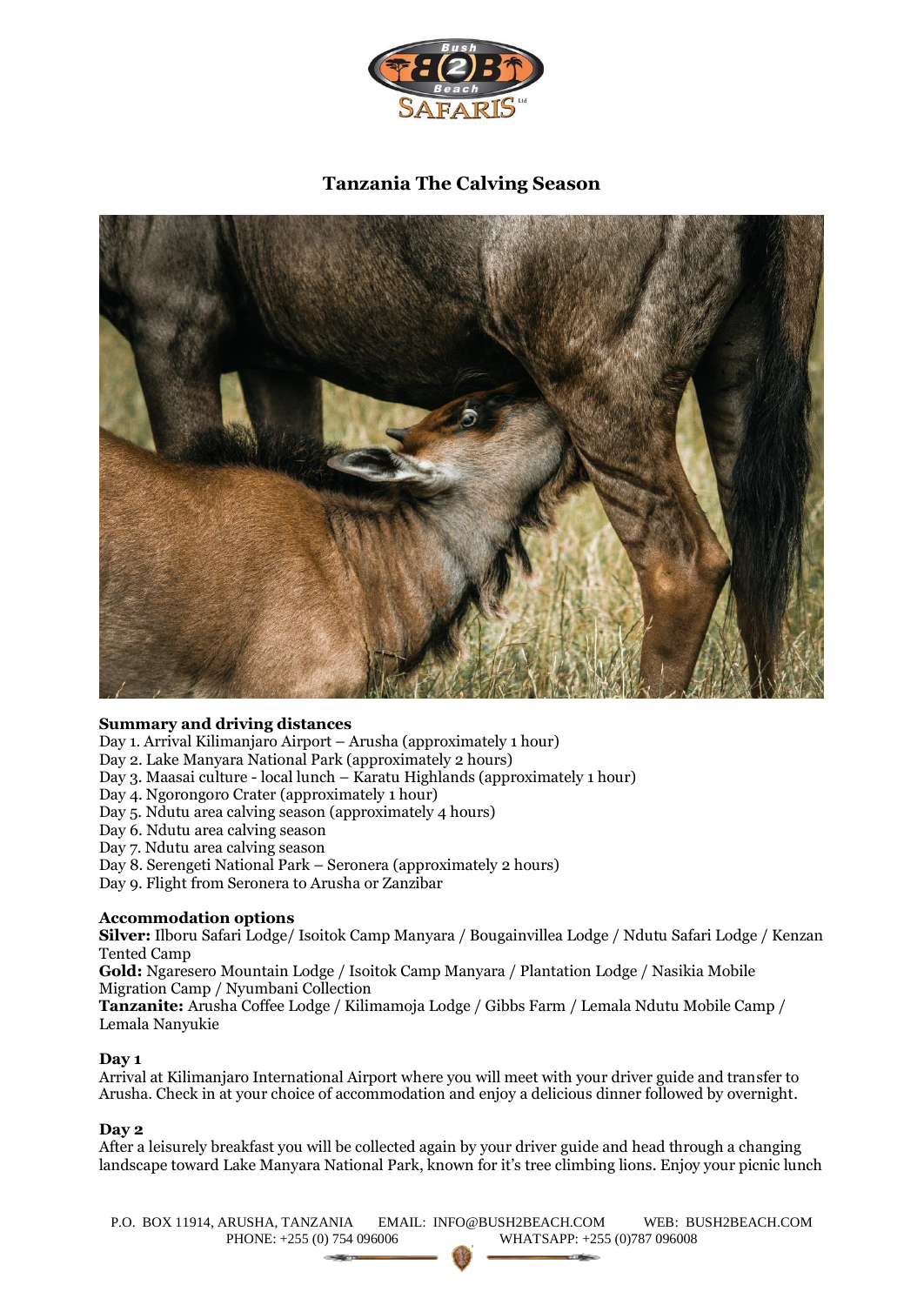

one a prime spot in the park and continue with afternoon game drives. Apart from lots of mammals Lake Manyara National Park is also a bird lovers paradise.

Late afternoon you will make your way out of the park and transfer to your choice of accommodation.

## **Day 3**

Meet with your local maasai guide who will introduce you to the village, the maasai people and his culture. During the maasai medicine walk you learn about the different root and plant extract still being used by the maasai on a daily basis and you will visit a traditional boma. Enjoy a hot bush lunch with stunning views and then transfer to the Karatu Highlands for relaxation and overnight.

## **Day 4**

Departure after breakfast for a full day of game drives of the famous Ngorongoro Crater. Short stop at the viewpoint before descending onto the crater floor for game drives. There's a vast number of large mammals residing in the park including the Black Rhino and large lion families. You enjoy a picnic lunch followed by game drives till late afternoon when you climb out of the crater and return to your accommodation.

## **Day 5**

Today you will travel through the Ngorongoro Conservation Area to the Ndutu Area where the annual wildebeest migration is expected to be at this time of the year. Game drives en route to your choice of accommodation.

## **Day 6 – 7**

You have two full days to explore the Ndutu Area and see the many baby wildebeest during the calving season. You will use your accommodation as a temporary base to head out from and you have the choice to return for hot lunch or stay out in the bush for the day and enjoy picnic lunches.

#### **Day 8**

After breakfast you will transfer into the Serengeti and onto the Seronera Area and visit the Rock Kopjes where you have good chances of seeing some of the cat families or the little hyraxes hanging out on these rocks. Make your way to your choice of accommodation where you enjoy sundowner drinks at the fireplace followed by dinner and overnight.

#### **Day 9**

Morning game drives en route to the Seronera Airstrip where you connect with your domestic flight to Arusha or Zanzibar.

## **Inclusive:**

- Park fees, Conservation and Community Development fees
- Lodge and tented camp accommodation as stipulated
- All meals
- Complimentary mineral water, coffee and tea in the safari vehicle
- 4x4 game viewing vehicles plus driver guide (window seat guaranteed)
- Unlimited game drives
- Domestic flight from Seronera (luggage 20 kg per person)
- Emergency Evacuation Cover
- All transfers and activities as mentioned above

#### **Exclusive:**

- Tips suggested:
	- o Driver guide \$10+ per person sharing the vehicle per day
	- o Accommodation tip boxes
- Drinks mineral water, coffee and tea in the safari

P.O. BOX 11914, ARUSHA, TANZANIA EMAIL: INFO@BUSH2BEACH.COM WEB: BUSH2BEACH.COM PHONE: +255 (0) 754 096006 WHATSAPP: +255 (0)787 096008